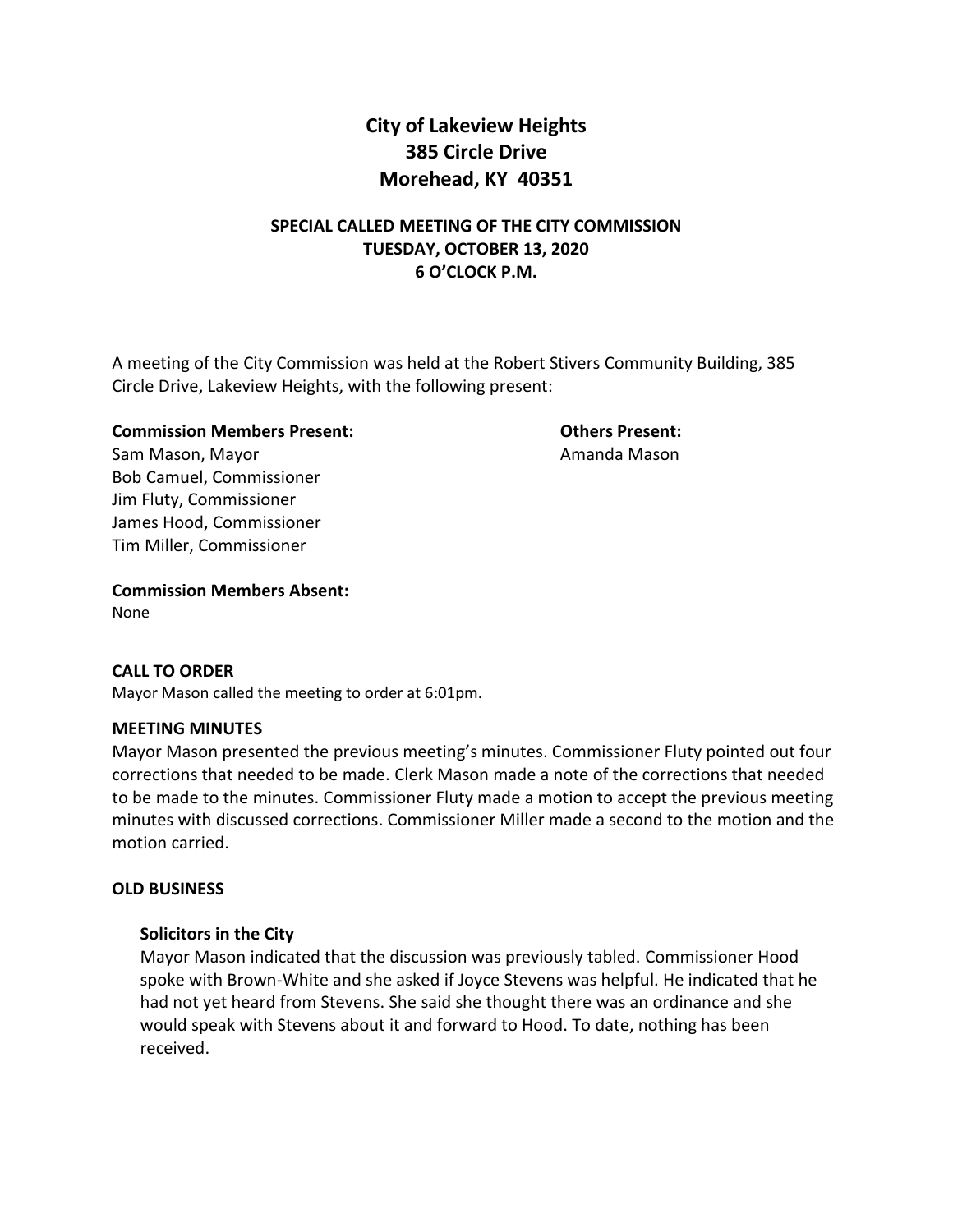#### **NEW BUSINESS**

#### **Election –Early Voting due to COVID**

Mayor Mason reminded the commission early voting indicated that early voting is at the Carl Perkins center. Voting is open every weekday.

#### **Dumpster**

Clerk Amanda Mason shared with the Commission that the dumpster required a \$425 deposit that would be required and payment would be deducted from that deposit

Mayor Mason indicated that in the past we have had it for one week, but sometimes the company left it for longer time period. He warned that sometimes the company wants to overcharge, so it would be best to keep a good record of when the request for pick-up was made. Amanda Mason recommended that residents be notified what is acceptable to dump and what is not.

Mayor Mason suggested that the door not be locked by the company, but instead Mayor Mason would put a padlock on the door so it could not be opened. The commissioners indicated that they would check it daily to ensure that only lawful material was being disposed.

#### **Leaf Collection –Tyler Brown**

Mayor Mason contacted Tyler Brown about leaf pick-up. He indicated that last year the city did not pay for leaf-pick up for the city. Brown indicated that he would not be willing to do individual houses again this year, but he would be willing to do a one-time pick-up for for all residents for \$2000. (He would come on one specified date and dump leaves behind the community building.)

Mayor Mason indicated that in the past the quote for his services has ranged from \$1800 to \$2200. Mayor Mason stated that if all houses participated, it would be an average of \$20ish per house. He also said that he had spoken to Tyler about picking the leaves up around the  $19<sup>th</sup>$ , 20<sup>th</sup>, or 21<sup>st</sup> of November. Mayor Mason indicated that if Brown were hired, he (Mason) would confirm a solid date.

Commissioner Fluty made a motion for Tyler Brown to come and pick up leaves in the neighborhood on either November 19, 20, 21, if he is available for those dates for a \$2000.

Discussion: Mayor Mason indicated he would provide an earlier alternative date, if needed.

Commissioner Hood made a second to the motion, and the motion carried.

Mayor Mason will contact Tyler Brown and discuss dates.